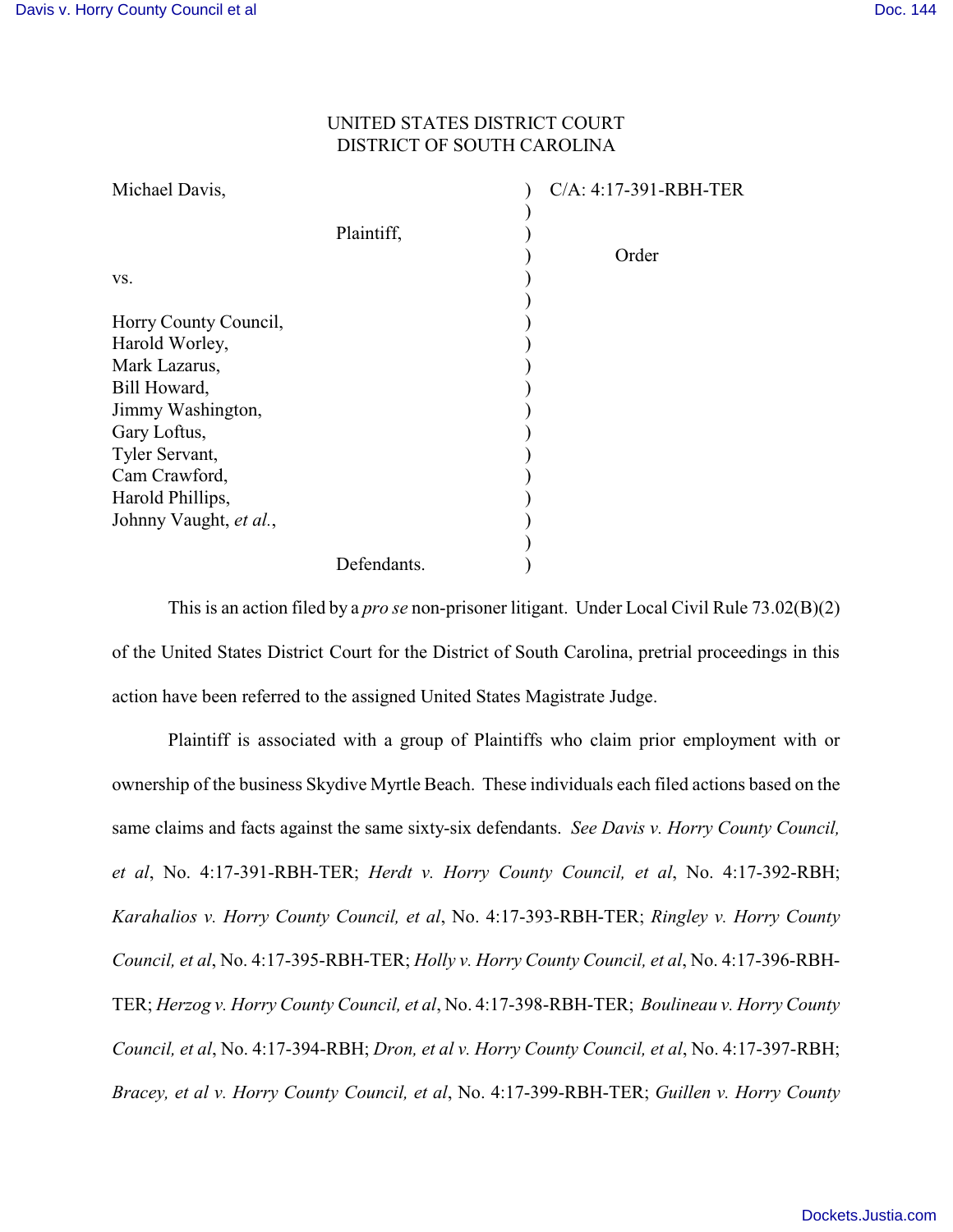*Council, et al*, No. 4:17-400-RBH; *Clarke v. Horry County Council, et al,* No. 17-401-RBH-TER.

Numerous motions, both dispositive and non-dispositive, have been filed in this action. All pretrial proceedings in this case were referred to the undersigned pursuant to the provisions of 28 U.S.C. § 636(b)(1)(A) and (B) and Local Rule 73.02(B)(2)(g), DSC.

### **Plaintiff's Motion to the Court of Defendants Counsel for RVA and its Employees T. McRoy Shelley for Improper Representation (ECF No. 60)**

Defendants Robinson Aviation, Richard Allen, Jack Griffin, Glenn Ray, Bill Tiller, and Phil Zell filed a Motion to Dismiss (ECF No. 39) through their counsel, T. McRoy Shelley, III. In the present motion, Plaintiff asks the court to order Mr. Shelley to "comply with the court's rules by entering his appearance if he/she wishes to represent those clients and to properly notify the Plaintiff of their representation." Motion (ECF No. 60) p. 1. Plaintiff does not mention the court rules to which he is referring. Nevertheless, Mr. Shelley's filing of the Motion to Dismiss, in which he included his address, email address, and telephone number, *see* Fed.R.Civ.P. 11(a), is sufficient to put this court, Plaintiff, and all other parties in this matter on notice that Mr. Shelley represents these Defendants. Accordingly, Plaintiff's motion is denied.

### **Plaintiff's First Motion to Strike (ECF No. 64)**

In his first Motion to Strike (ECF No. 64), Plaintiff asks the court "to strike in part the Defendants response motion and opposition to Plaintiff's motion for extension of time." Motion (ECF. No. 64) p. 1. As is the case for most, if not all, of Plaintiff's filings, he fails to specifically identify the filings to which he is referring with a docket number or by stating which Defendants filed the document. As an initial matter, the only Motion for Extension of Time (ECF No. 37) filed by Plaintiff was granted, *see* Text Order (ECF No. 52) prior to Plaintiff's Motion to Strike.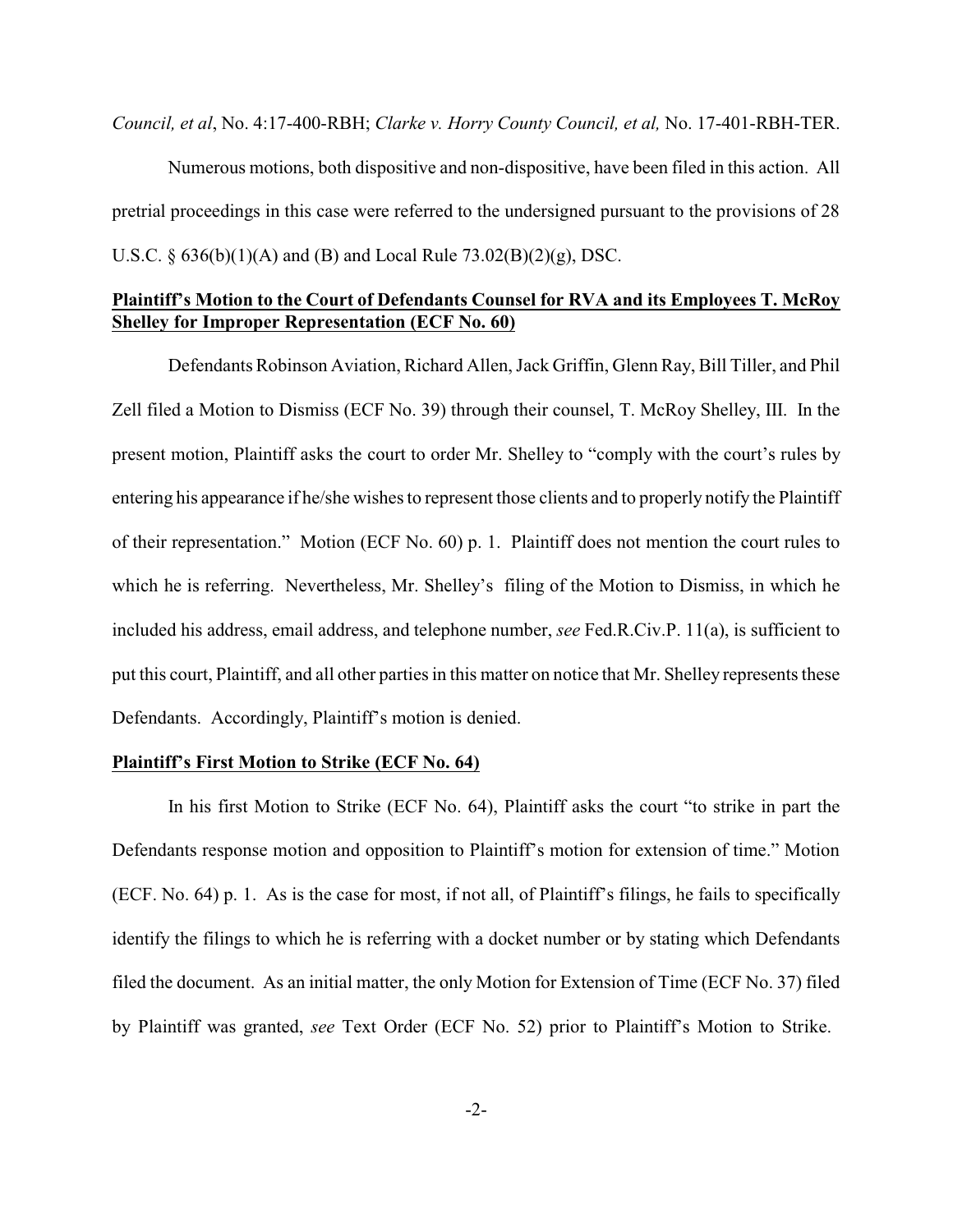Therefore, the Motion to Strike is moot in that respect.

Next, it appears that the "response motion" to which Plaintiff refers is a motion to dismiss, although three Motions to Dismiss (ECF Nos. 21, 39, 47) had been filed at the time Plaintiff filed his motion to strike. Nevertheless, regardless of which motion Plaintiff is addressing, the relief he seeks is improper. Plaintiff asks the court to strike, under Fed.R.Civ.P. 12(f), "any part of their response motion that has nothing to do with the Plaintiff (striking the part of Amanda Boulineau which has nothing to do with this Plaintiff) and any statements about emotional stress or in any manner that has to do with financial burdens." Motion (ECF No. 64) p. 2. However, Rule 12(f) motions apply to pleadings only and are not available to strike material contained in motions. *See* Fed.R.Civ.P. 12(f); *Pilgrim v. Trustees of Tufts College*, 118 F.3d 864, 868 (1<sup>st</sup> Cir. 1997).<sup>1</sup> As a practical matter, it appears that Plaintiff is using this motion to strike to oppose a motion to dismiss, and the proper vehicle for such opposition in most occasions is a response to the motion, not a separate motion. For these reasons, Plaintiff's first motion to strike is denied.

# **Plaintiff's Motion to Disqualify Counsel (ECF No. 70) and Second Motion to Strike (ECF No. 69)**

In these motions, Plaintiff seeks to disqualify Mike Battle as counsel for Horry County Council, Harold Worley, Mark Lazarus, Bill Howard, Jimmy Washington, Gary Loftus, Tyler Servant, Cam Crawford, Harold Phillips, Johnny Vaught, W. Paul Prince, Jody Prince, Al Allen, Pat Apone, Jason Terrei, Charles Bree, Chad Cox, Jack Teal, Tim Jackson, Randall Smith, Sarah Glanders, Kirk Lovell, Lisa Bourcier, Chris Eldridge, Randolph Haldi, Arrigo Carotti, Frank Venegas, and HCDA (the Horry County Defendants) and to strike any filings made by Battle.

Furthermore, rule 12(f) motions are "generally viewed with disfavor." *Waste Mgmt.* <sup>1</sup> *Holdings, Inc. v. Gilmore*, 252 F.3d 316, 347 (4th Cir. 2001).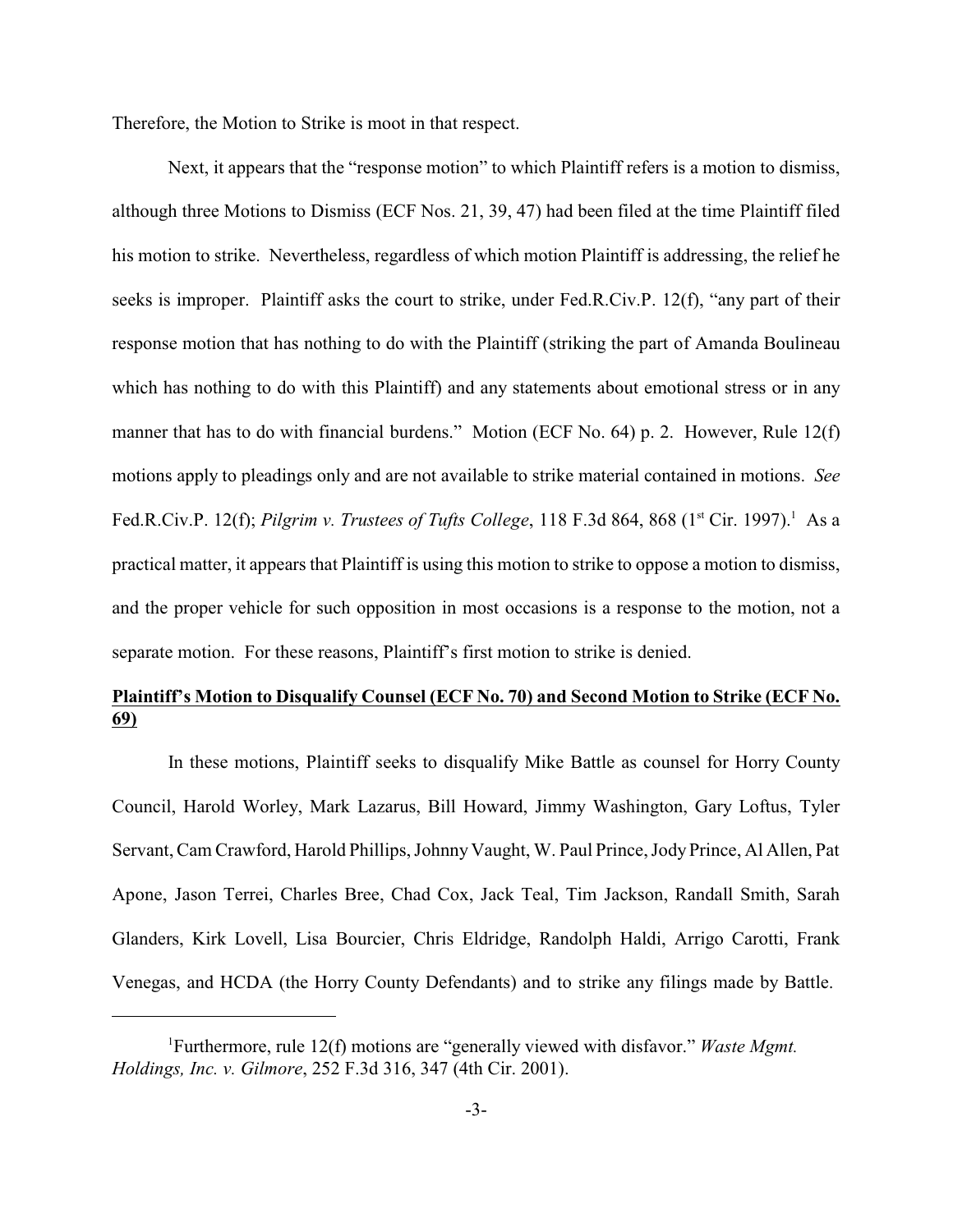Plaintiff argues that a conflict of interest exists between Plaintiff and Battle "due to his acts of perjury in the lower courts." Motion (ECF No. 70) p. 1. Plaintiff asserts that Battle lied during eviction proceedings by stating that the lease held by SkyDive Myrtle Beach had expired and had not been renewed when Battle knew that Skydive Myrtle Beach held a valid lease agreement. Thus, Plaintiff argues, he plans to depose Battle and other employees of his firm in this action. Plaintiff also asserts that a conflict of interest exists between some of Battle's clients, namely between Horry County Council and its members and the Horry County Department of Airports (HCDA) and its employees. Plaintiff appears to argue that a conflict exists because these are two different entities of government "that conspired together."

"A motion to disqualify counsel is a matter subject to the court's general supervisory authority to ensure fairness to all who bring their case to the judiciary for resolution." *Clinton Mills, Inc. v. Alexander &Alexander, Inc.*, 687 F.Supp. 226, 228 (D.S.C.1988). "The South Carolina Code of Professional Responsibility sets forth the ethical standards for attorneys who practice in this district." *Reeves v. Town of Cottageville*, No. 2:12-CV-02765-DCN, 2014 WL 4231235, at \*1 (D.S.C. Aug. 26, 2014) (citing Local Civil Rule 83.I.08 DSC, RDE Rule IV(B) ("The Code of Professional Responsibility adopted by this Court is the South Carolina Rules of Professional Conduct ... adopted by the Supreme Court of the State of South Carolina....")).

Rule 3.7 of the South Carolina Rules of Professional Conduct provides,

(a) A lawyer shall not act as advocate at a trial in which the lawyer is likely to be a necessary witness except where:

(1) The testimony relates to an uncontested issue;

(2) The testimony relates to the nature and value of legal services rendered in the case; or

(3) Disqualification of the lawyer would work substantial hardship on the client.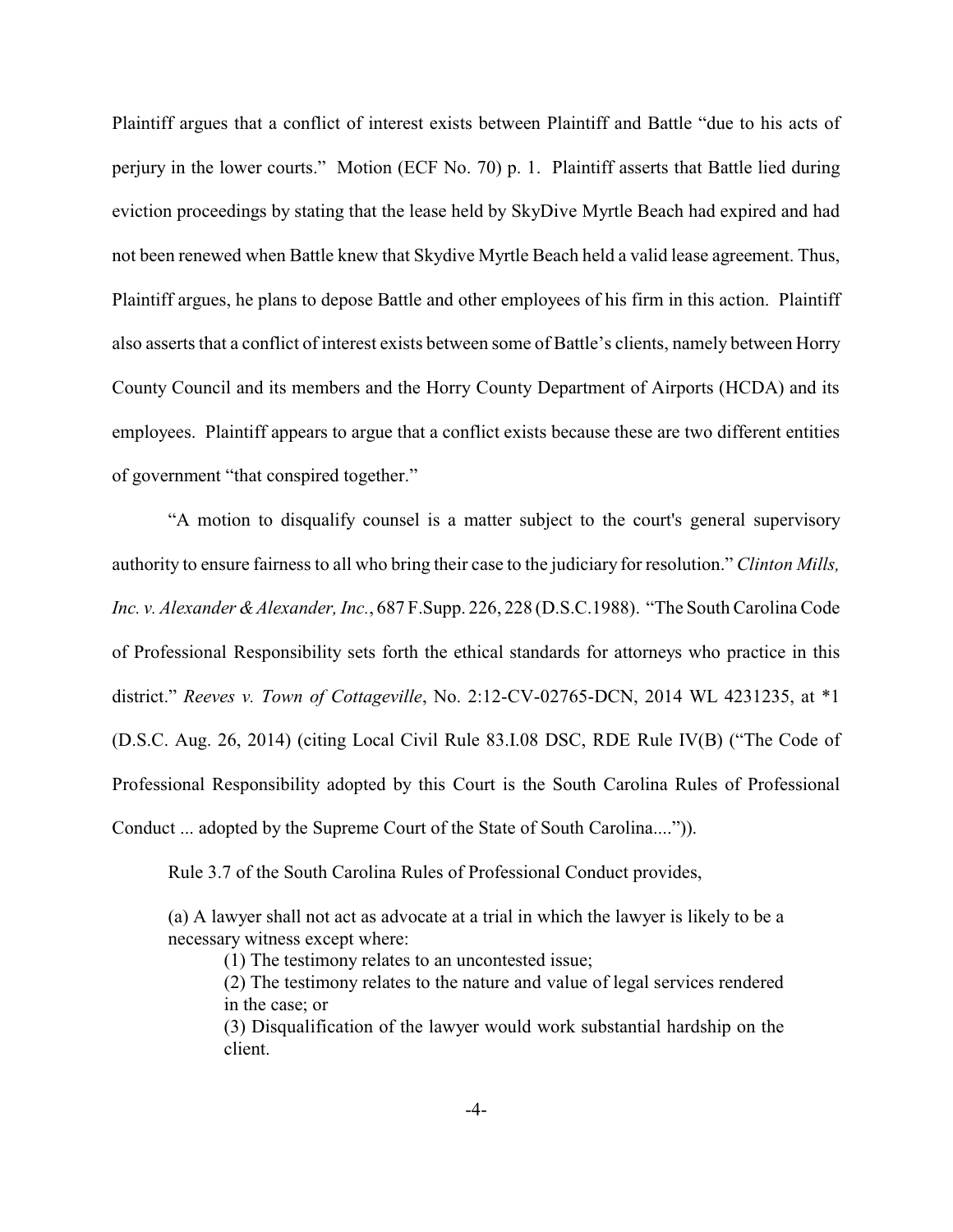(b) A lawyer may act as advocate in a trial in which another lawyer in the lawyer's firm is likely to be called as a witness unless precluded from doing so by Rule 1.7 or Rule 1.9.

Rule 3.7 does not define necessary witness, nor does it appear that South Carolina courts have addressed the issue. However, district courts within the Fourth Circuit have applied a three-part analysis in determining whether an attorney is a necessary witness. An attorney should be disqualified as a necessary witness only if "(1) the attorney will give evidence material to the issues to be determined, (2) the evidence cannot be obtained elsewhere, and (3) the testimony is prejudicial or may be prejudicial to the testifying attorney's client." *Metropolitan Partnership, Ltd. v. Harris*, C/A No. 3:06CV522-W, 2007 WL 2733707 at \*2 (W.D.N.C. September 17, 2007) (citing *United States v. Dyess*, 231 F. Supp. 2d 493, 496 (S.D. W. Va. 2002)). Plaintiff does not address any of these factors in his motion nor is he clear on what testimony he would seek to elicit from Battle if he deposed him. Disqualification is "a drastic remedy, and the moving party has a high standard of proof to demonstrate that disqualification is required." *Latham v. Matthews*, No. 6:08–cv02995, 2011 WL 52609, at \* 2 (D.S.C. Jan.6, 2011). Plaintiff fails to meet this burden as to this issue, and thus, the motion is denied as to this issue with leave to refile at a later date, if appropriate.

Plaintiff also argues that a conflict exists between Battle's own clients. Rule 1.7 of the South Carolina Rules of Professional Conduct provides,

(a) Except as provided in paragraph (b), a lawyer shall not represent a client if the representation involves a concurrent conflict of interest. A concurrent conflict of interest exists if:

(1) the representation of one client will be directly adverse to another client; or

(2) there is a significant risk that the representation of one or more clients will be materially limited by the lawyer's responsibilities to another client, a former client or a third person or by a personal interest of the lawyer.

(b) Notwithstanding the existence of a concurrent conflict of interest under paragraph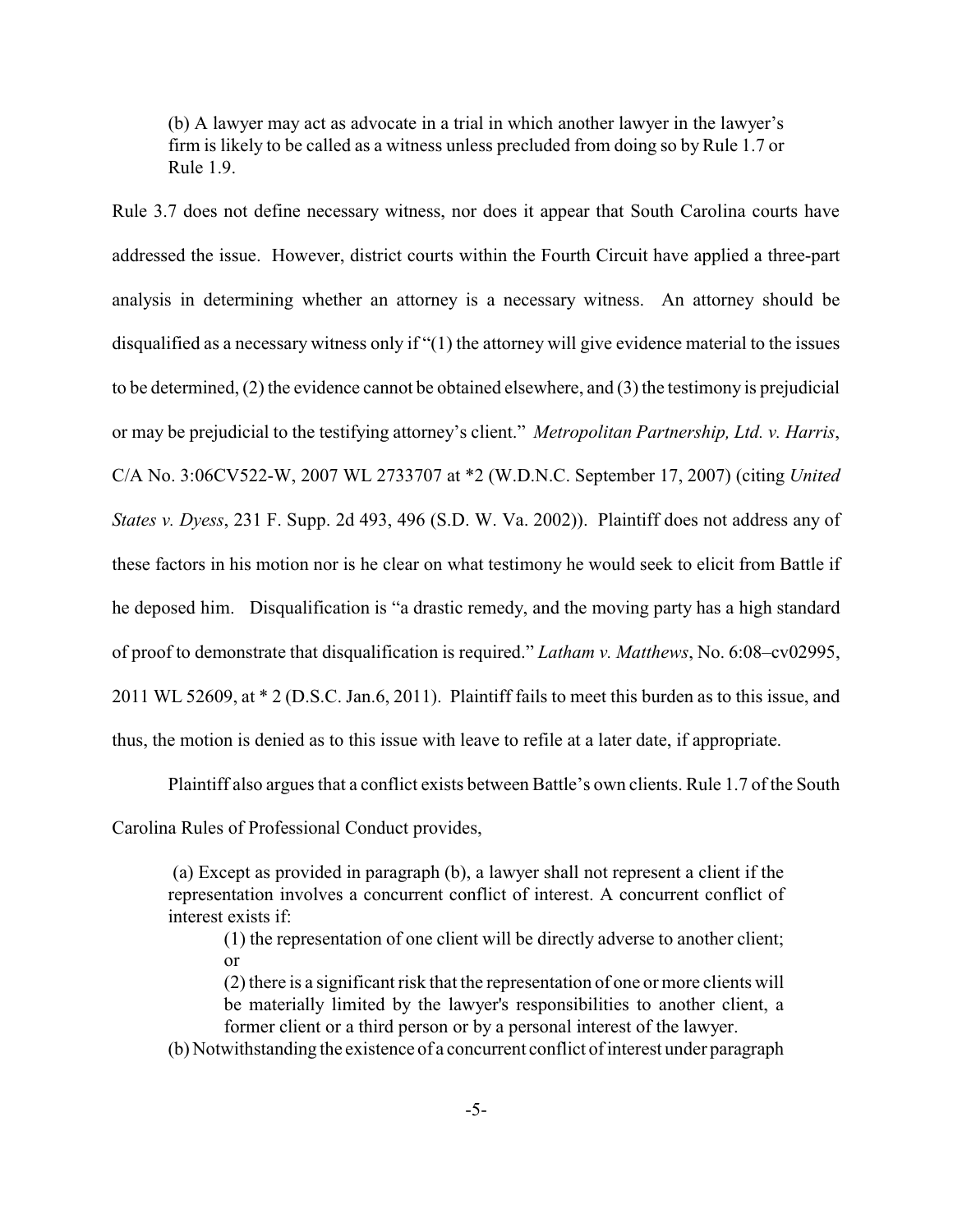(a), a lawyer may represent a client if:

(1) the lawyer reasonably believes that the lawyer will be able to provide competent and diligent representation to each affected client;

(2) the representation is not prohibited by law;

(3) the representation does not involve the assertion of a claim by one client against another client represented by the lawyer in the same litigation or other proceeding before a tribunal; and

(4) each affected client gives informed consent, confirmed in writing.

"The party moving for disqualification must have had or currently have an attorney-client relationship with counsel in question in order to object to the representation. *Wright v. Williamsburg Area Med. Assistance Corp. (WAMAC)*, No. 4:12-CV-152, 2013 WL12184285, at \*1 (E.D. Va. Apr. 9, 2013) (internal citations omitted). Plaintiff "lacks standing and may not seek the disqualification of opposing counsel because []he is not a party that is affected by the [alleged] conflict." *Id.* For these reasons, Plaintiff's Motion to Disqualify Counsel (ECF No. 70) and Second Motion to Strike (ECF No. 69) are denied.

#### **Plaintiff's Motion for Settlement (ECF No. 68)**

Plaintiff asks the court to order the parties to a settlement conference "as soon as the summary judgment stage has commenced" to try and resolve this case. At this stage of the litigation, all Defendants who have made an appearance have filed motions to dismiss. If this action survives some or all of those motions, a scheduling order will be entered along with an order to conduct mediation. As such, this motion is denied as premature.

#### **Plaintiff's Motions for Leave to File Excess Pages (ECF Nos. 72, 97)**

Plaintiff moves for leave to file excess pages with respect to his responses to the motions to dismiss and his own motion for summary judgment. Pursuant to Local Civil Rule 7.05(B), D.S.C., "no memorandum shall exceed thirty-five (35) double-spaced pages, in the case of an initial brief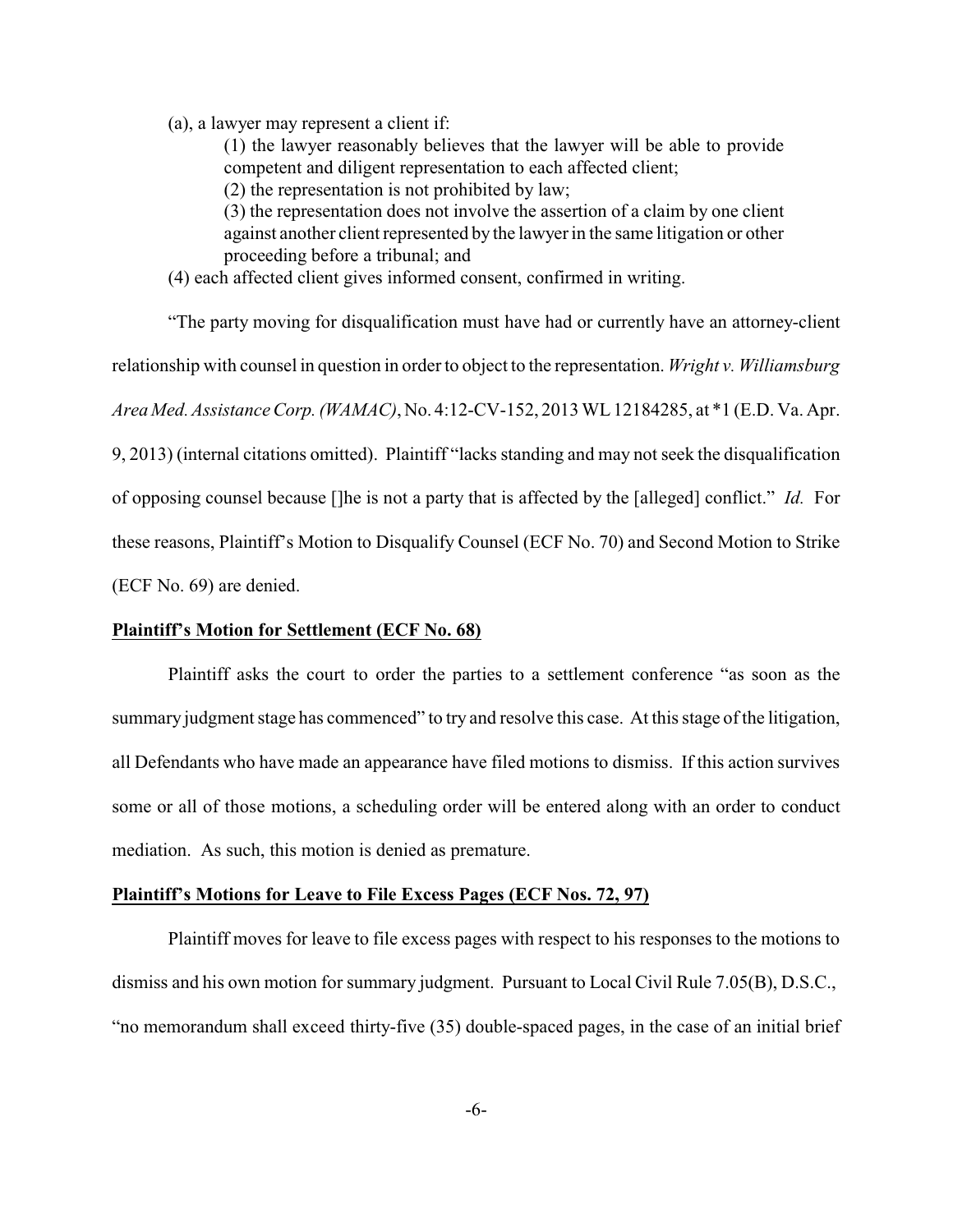of any party," which includes both motions and responses. Plaintiff's Motion for Summary Judgment (ECF No. 82) does not exceed thirty-five pages. Thus, his second motion (ECF No. 97) is moot. Plaintiff's only response to Defendants' motions to dismiss to exceed thirty-five pages is ECF No. 140, which is thirty-eight pages. Thus, his first motion (ECF No. 72) is granted as to ECF No. 140 and moot as to his remaining responses (ECF Nos. 73, 74, 103).

## **Defendants Richard Allen, Jack Griffin, Glenn Ray, Robinson Aviation, BillTiller,PhillZell's Motion for Discovery Under Rule 56(d) (ECF No. 88) and Defendant Horry County Council's Motion to Stay (ECF No. 85)**

On May 22, 2017, Plaintiff filed a Motion for Summary Judgment (ECF No. 82). In response, Defendants Richard Allen, Jack Griffin, Glenn Ray, Robinson Aviation, Bill Tiller, Phill Zell (Robinson Aviation Defendants) filed a motion pursuant to Fed.R.Civ.P. 56(d), indicating that Plaintiff's motion was premature and asking that the court either deny the motion as such or, in the alternative, defer ruling on the motion and permit time for limited discovery prior to requiring a response to the motion. The court notes that several motions to dismiss are currently pending in this case and a scheduling order has not yet been entered. As such, Plaintiff's motion for summary judgment is premature. Accordingly, Defendant's motion is granted and Plaintiff's motion for summary judgment is denied as premature with leave to refile following the completion of discovery. For the same reasons, Plaintiff's Supplemental Motion for Summary Judgment (ECF No. 129) is denied as well.

Likewise, Defendant Horry County Council's motion to stay deadlines and the entry of a scheduling order is granted as to his request to stay the entry of a scheduling order. Other deadlines that may arise, such as deadlines to respond to motions or other deadlines established by the court, are not stayed.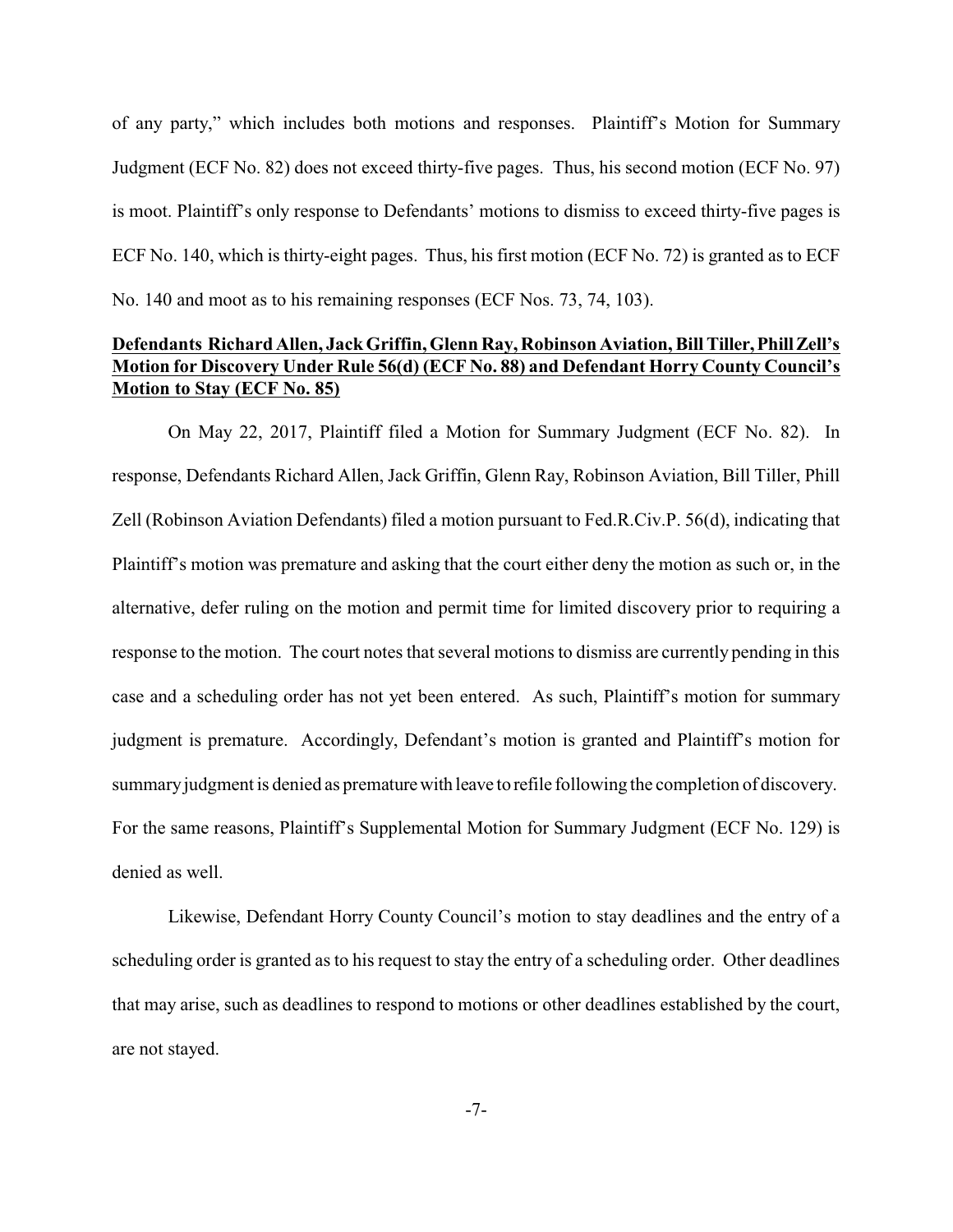#### **Plaintiff's Third Motion to Strike (ECF No. 96)**

Plaintiff filed a Motion to Strike and/or Dismiss (ECF No. 96) the Robinson Aviation Defendants' Motion to Dismiss, arguing that he received only the two page motion and not the memorandum in support and only learned of the memorandum in support after speaking to a plaintiff in a related case, *Ringley v. Horry County Council, et al*, No. 4:17-395-RBH-TER. The Robinson Aviation Defendants responded by stating that they properly served on Plaintiff both the motion and memorandum in support. Counsel for the Robinson Aviation Defendants filed a Certificate of Service indicating that he served both the motion and the memorandum in support on Plaintiff at his address on record with the court. Plaintiff subsequently filed a response (ECF No. 103) to the Robinson Aviation Defendants' Motion. This motion to strike is denied.

## **Defendants Eduardo Angeles, Larry Ayers, James Cline, James Dangerfield, Randall Fiertz, Robert Giguere, Brandon Goldberg, Rob Hawks, Howard Hollis, Daniel Jones, Darrel McMillen, Tom Moyer, Michael Odonnell, Gary Pendleton, Herman Smith, Migel Vasconcelos, Kevin Willis, Thomas Winston's Motion for Extension of Time (ECF. No. 112)**

These Defendants sought an extension of time to file an answer or other responsive pleading until August 28, 2017. However, they subsequently filed a motion to dismiss on August 7, 2017. Therefore, this motion for extension of time is moot.

#### **Conclusion**

For the reasons discussed above,

- Plaintiff's Motion to the Court of Defendants Counsel for RVA and its Employees T. McRoy Shelley for Improper Representation (ECF No. 60) is **DENIED;**
- Plaintiff's First Motion to Strike (ECF No. 64) is **DENIED**;
- Plaintiff's Motion to Disqualify Counsel (ECF No. 70) is **DENIED**;
- Plaintiff's Second Motion to Strike (ECF No. 69) is **DENIED**;